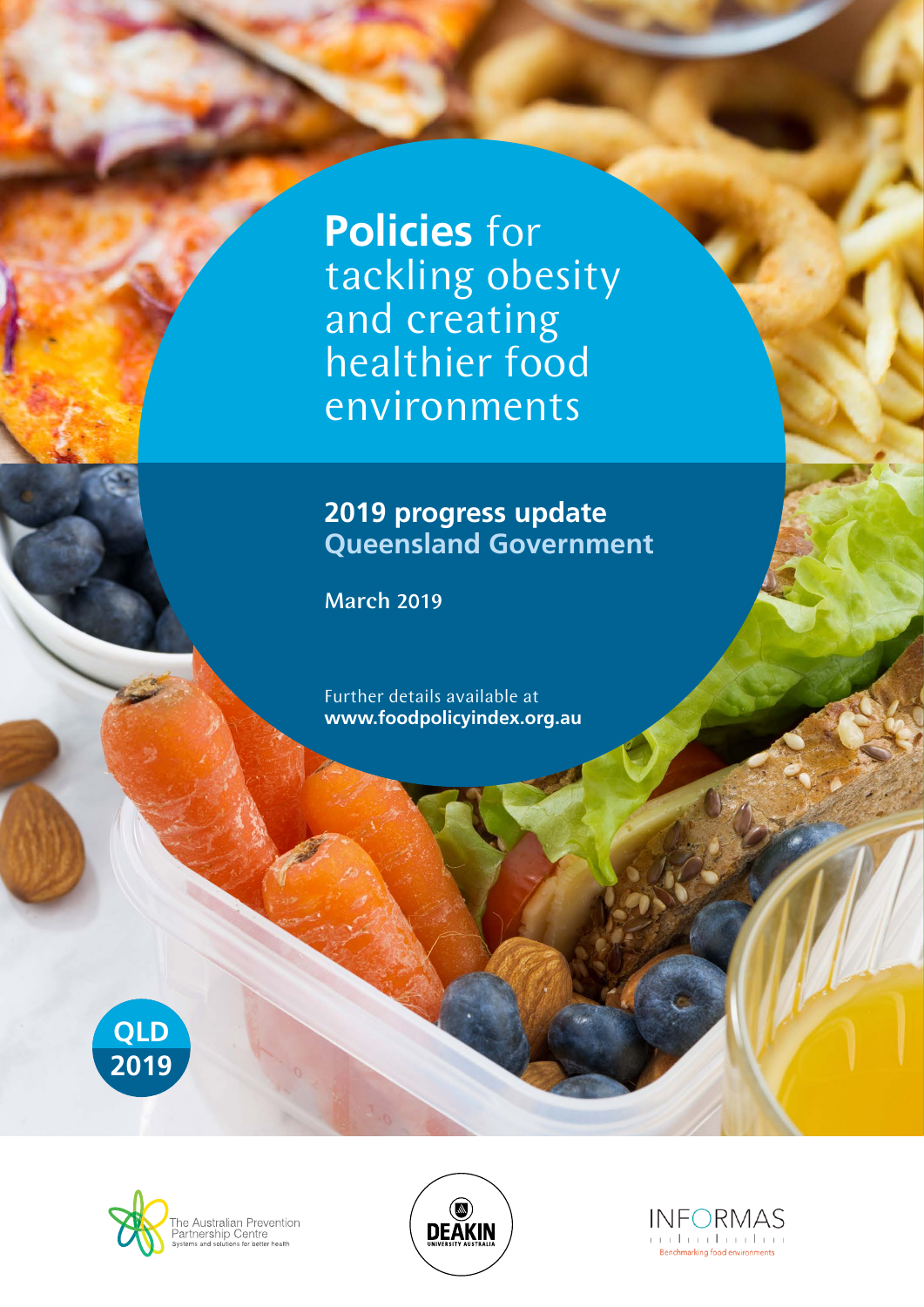# **Executive summary**

Unhealthy diets and obesity are leading contributors to poor health in Australia. Addressing obesity and improving population diets requires a comprehensive government response at Commonwealth and State/Territory levels.

In 2017, a Food Policy Index was developed for Australia to assess the food and dietrelated policies that were in place in each jurisdiction, and identify recommended actions for each government based on international best practice.

This report provides a follow up to the 2017 Food Policy Index report. It summarises and assesses the actions taken by the Queensland Government (July 2016 – June 2018) in relation to the recommended policies identified in the 2017 report.

### Key areas in which the Queensland Government has made progress



Commitment to establish a state-wide health promotion agency, the development of the Health and Wellbeing Strategic Framework 2017-26, and two whole-of-government priorities focused on healthy weight. Leading efforts to develop the National Obesity Strategy



Continuing support for the 'Healthier. Happier' social marketing campaign



Coordinating governance mechanisms across all relevant agencies to ensure attainment of *Our Future State: Advancing Queensland's Priorities* 



#### Recommended action areas for the Queensland Government

The 2017 Food Policy Index report prioritised 16 recommendations for action. Recommended focus areas for the next 12-18 months are:

 $\alpha$ 

**Leadership:** Continue efforts to establish a state-wide Queensland Health Promotion Commission (QHPC) to implement programs that promote health and wellbeing

**Food promotion:** Implement policies to restrict the promotion of unhealthy food and beverages in settings controlled / managed by the Queensland Government



**Food labelling:** Enhance existing menu labelling regulations by requiring food outlets to display interpretive nutrition labelling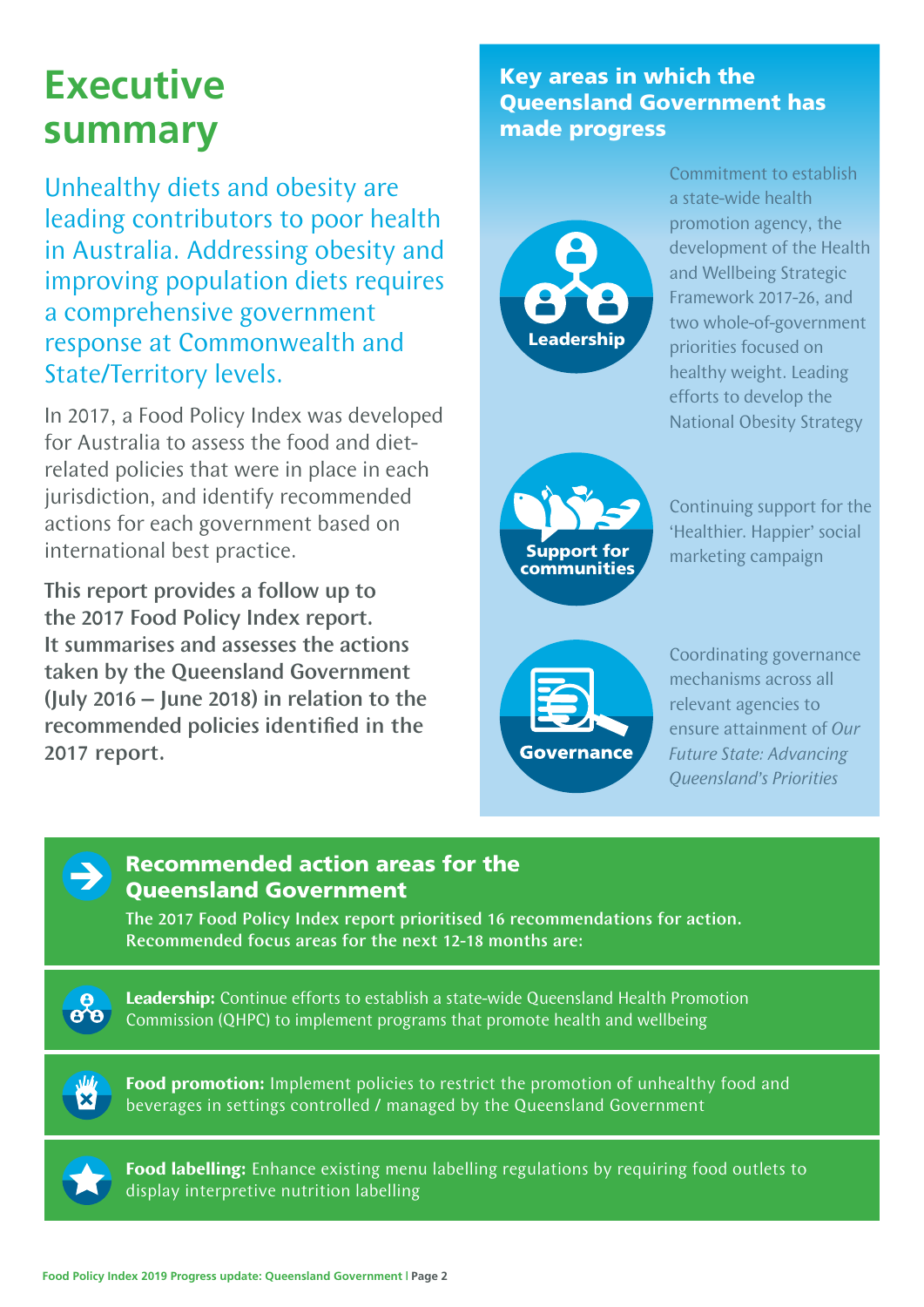# Healthy Food Environment Policy Index (Food-EPI)

### **In 2017, a Food Policy Index was developed for Australia to assess the extent to which governments in Australia were implementing globally recommended policies for tackling obesity and creating healthier food environments.1**

The project was conducted as part of INFORMAS, $<sup>2</sup>$  an international network of</sup> food policy and public health experts. The project implemented the Healthy Food Environment Policy Index (Food-EPI) tool, developed by INFORMAS to assess government policy across 14 domains related to food environments and applied in >10 countries. As part of the Food-EPI Australia 2017 project, recommended actions for each government (Federal, State and Territory) were developed and prioritised, based on international best practice and consultation with >100 non-government public health experts representing 53 organisations.

# Assessment of progress made

The Food-EPI Australia 2017 report identified and prioritised 16 recommended policy actions for the Queensland Government, as part of efforts to create healthier food environments and address obesity.

#### **The purpose of this 2019 Progress Update was to assess progress made by the Queensland Government in relation to the recommended policy actions.**

Government officials from each jurisdiction in Australia provided information on actions taken by their government in relation to the recommended actions from the Food-EPI Australia 2017 report. This included all activities from **July 2016** (the date up to which policies were assessed in the 2017 report) to **June 2018.**

The actions were summarised, and progress in relation to each recommendation was assessed by the project team as 'Substantive action', 'Some action' or 'Limited action', based on the criteria in Table 1. The full details of actions taken and progress made by other jurisdictions are available at: www.foodpolicyindex.org.au

#### Substantive action

• Implemented substantive action in relation to all or most components of the recommendation

#### Some action

- Implemented action in relation to some components of the recommendation; and/or
- Taken steps to initiate or formulate plans in relation to the recommendation, but relevant actions have not yet been implemented

#### Limited action

- Taken no substantive action in relation to the recommendation; and/or
- Made no or very limited progress in the area

Table 1: Criteria for assessment of progress made

- Sacks G for the Food-EPI Australia project team. Policies for tackling obesity and creating healthier food environments: scorecard and priority recommendations for Australian governments. Melbourne: Deakin University, 2017. Available at: www.foodpolicyindex.org.au
- <sup>2</sup> www.informas.org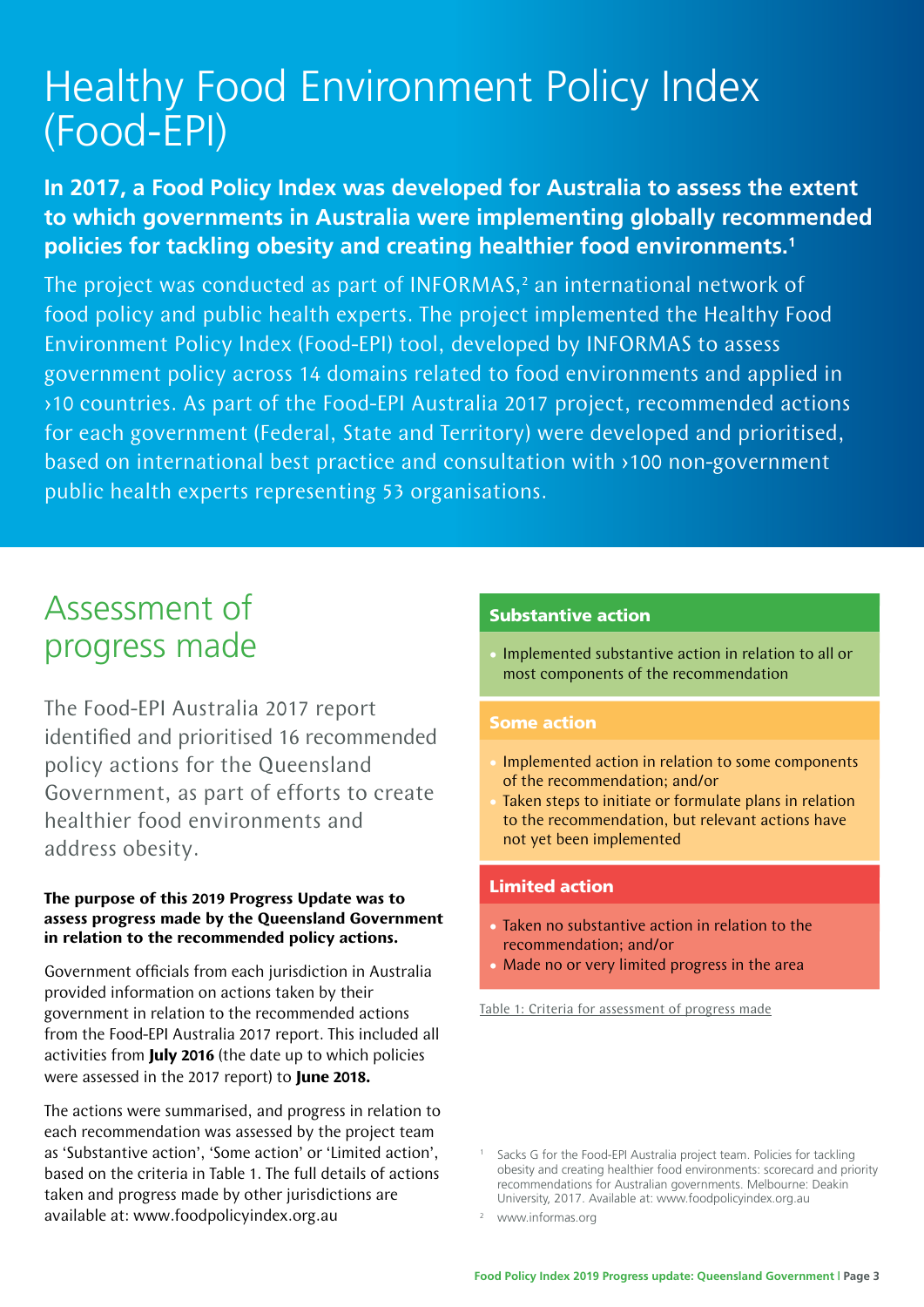## **Actions taken (July 2016 - June 2018) by the Queensland Government in relation to the recommended policies from the 2017 Food Policy Index report**

|                  | <b>Domain</b>                            | <b>Recommended policy action</b>                                                                                                                                                                                 | Progress in relation to recommended action                                                                                                                                                                                                                                                                                                                                                                                                                                                                                                                                                                                                                                                                                                  | <b>Assessment</b>         |
|------------------|------------------------------------------|------------------------------------------------------------------------------------------------------------------------------------------------------------------------------------------------------------------|---------------------------------------------------------------------------------------------------------------------------------------------------------------------------------------------------------------------------------------------------------------------------------------------------------------------------------------------------------------------------------------------------------------------------------------------------------------------------------------------------------------------------------------------------------------------------------------------------------------------------------------------------------------------------------------------------------------------------------------------|---------------------------|
| QLD1             | <b>Leadership</b>                        | Continue efforts to establish a state-<br>wide Queensland Health Promotion<br>Commission (QHPC) to implement<br>programs that promote health and<br>wellbeing                                                    | The Oueensland Government has committed to introduce<br>legislation to establish a state-wide health promotion<br>agency in 2019.                                                                                                                                                                                                                                                                                                                                                                                                                                                                                                                                                                                                           | <b>Substantive action</b> |
| QLD <sub>2</sub> | Food<br>provision                        | Improve compliance with the 'Smart<br>Choices: Healthy Food and Drink<br>Strategy for Queensland Schools' in<br>all schools by extending reporting<br>mechanisms, incentives and support<br>systems              | The Queensland Department of Education continues to<br>develop and review student health and wellbeing initiatives<br>and resources, provide advice and support to schools<br>about implementing Smart Choices, and liaise with key<br>stakeholders to deliver programs across Queensland. The<br>Queensland Government continues to fund the Queensland<br>Association of School Tuckshops to provide support and<br>resources to implement / maintain the Smart Choices<br>canteen strategy. In 2017/18, 52% of school tuckshops<br>reviewed were compliant, compared to 12% in 2015/2016.<br>In 2018, a state-wide snapshot survey of school tuckshops<br>was conducted. However, there is no independent<br>verification of compliance. | Some action               |
| QLD3             | Food<br>provision                        | Establish a whole-of-government<br>policy on healthy food procurement<br>and provision across Queensland<br>Government departments and settings                                                                  | There is currently no government-wide policy around the<br>provision of healthy food in public sector workplaces<br>however the new Be Healthy, be safe, be well whole-<br>of government framework integrates wellbeing into<br>leadership, culture, work design and environment.<br>The Healthier. Happier. Workplaces initiative supports<br>all Queensland organisations to commit to health and<br>wellbeing in the workplace.                                                                                                                                                                                                                                                                                                          | <b>Limited action</b>     |
| QLD4             | Food<br>labelling                        | Enhance existing menu labelling<br>regulations by requiring food outlets to<br>display interpretive nutrition labelling,<br>potentially through adaptation of the<br>Health Star Rating scheme                   | The Queensland Department of Health is leading the<br>national review of fast food menu labelling schemes in<br>Australia. In June 2018, further consultation was endorsed<br>to strengthen menu labelling and a public health and<br>industry co-design process is proceeding on issues including<br>menu legibility, electronic menus, multi-serve items and<br>third-party operators.                                                                                                                                                                                                                                                                                                                                                    | <b>Some action</b>        |
| QLD5             | <b>Monitoring</b><br>and<br>intelligence | Implement ongoing monitoring of food<br>environments, including the marketing<br>of unhealthy foods to children, and the<br>nutritional quality of food available in<br>schools and public sector settings       | The Queensland Government has recently (2018) conducted<br>monitoring of their 'Healthier drinks at healthcare<br>facilities: Best Practice Guide', which indicated that 60%<br>of health facilities are making progress to meet guidelines<br>to restrict the sale and promotion of unhealthy drinks.<br>Queensland is evaluating its fast food menu labelling<br>scheme, with results available in 2019. No comprehensive<br>monitoring of marketing of unhealthy foods to children is<br>in place.                                                                                                                                                                                                                                       | <b>Some action</b>        |
| QLD6             | Food<br>promotion                        | Restrict the promotion of unhealthy<br>food and beverages in settings<br>controlled / managed by the<br><b>Oueensland Government</b>                                                                             | The Queensland Government continues to implement the<br>'Healthier drinks at healthcare facilities: Best Practice<br>Guide' for use by all Hospital and Health Services (HHSs).<br>This specifies that unhealthy drinks (e.g., sugary drinks)<br>should not be promoted in Queensland HHSs. No other<br>action was identified.                                                                                                                                                                                                                                                                                                                                                                                                              | <b>Some action</b>        |
| QLD7             | Food<br>promotion                        | Require all organisations that receive<br>funding from the Queensland<br>Government to restrict all promotion<br>(including sponsorship) related to<br>unhealthy food and beverages as a<br>condition of funding | No specific progress has occurred since 2016.                                                                                                                                                                                                                                                                                                                                                                                                                                                                                                                                                                                                                                                                                               | <b>Limited action</b>     |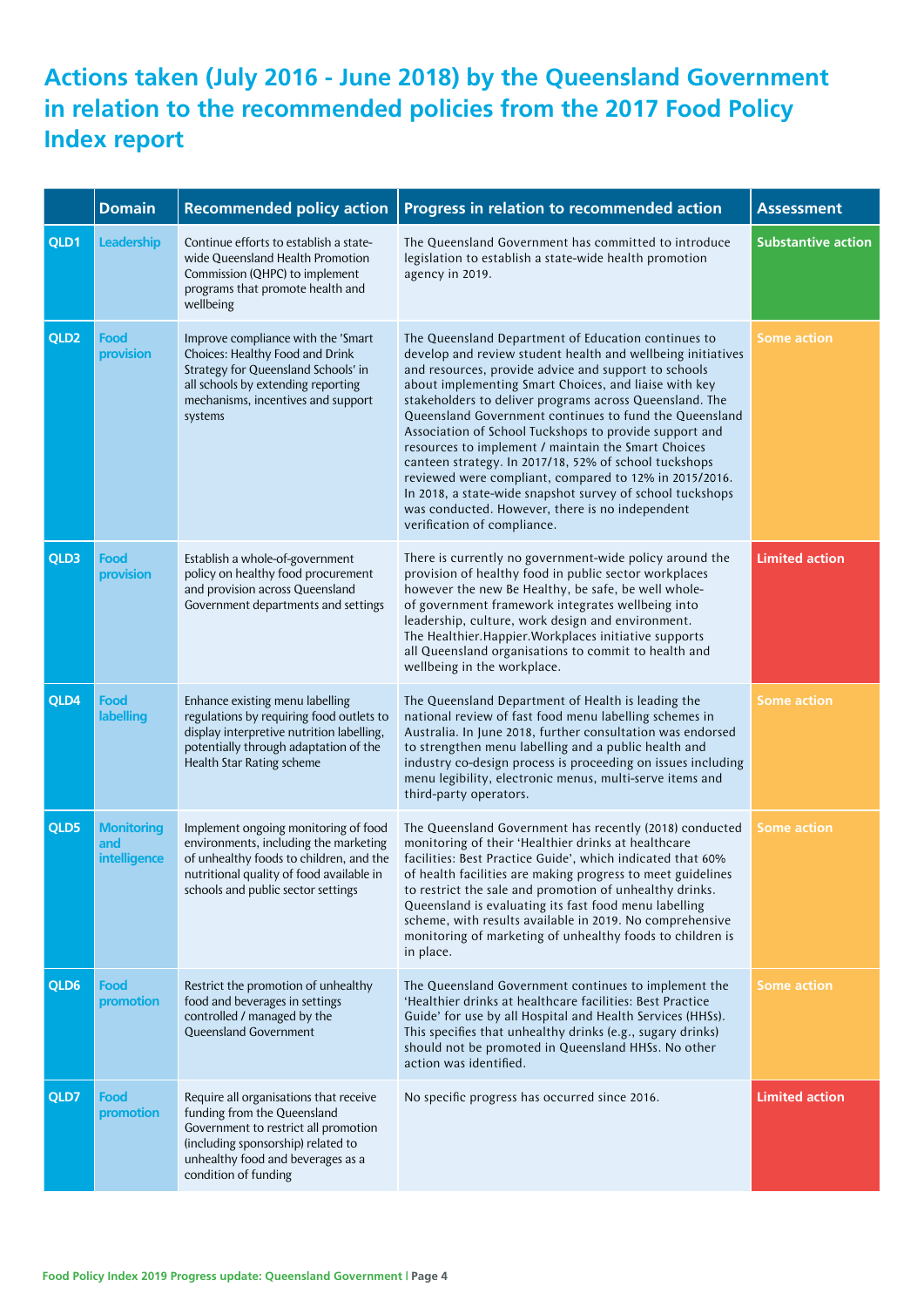| QLD8  | <b>Governance</b>                        | Implement formal health impact<br>assessments on population nutrition<br>and health as part of policy<br>development and proposal process                                            | The Social Impact Assessment (SIA) Guideline was updated<br>in March 2018 and applies to all Queensland Government<br>projects that are subject to an Environmental Impact<br>Statement process. The Guideline states that the SIA must<br>address 'health and community wellbeing', and considers<br>a range of ways in which a project may impact health and<br>wellbeing. Impact on population nutrition is not specified.                                                                                                                                                                                                                                                                                              | <b>Some action</b>        |
|-------|------------------------------------------|--------------------------------------------------------------------------------------------------------------------------------------------------------------------------------------|----------------------------------------------------------------------------------------------------------------------------------------------------------------------------------------------------------------------------------------------------------------------------------------------------------------------------------------------------------------------------------------------------------------------------------------------------------------------------------------------------------------------------------------------------------------------------------------------------------------------------------------------------------------------------------------------------------------------------|---------------------------|
| QLD9  | <b>Support for</b><br>communities        | Put in place overarching state-wide<br>structures and associated resources<br>for supporting healthy food<br>environments at the community<br>level across settings                  | Following the 2017 State election, the Government has<br>maintained their commitment to rebuild preventive health<br>and health promotion capacity through the establishment<br>of a state-wide health promotion agency, and by<br>supporting practical programs of proven effectiveness. The<br>Health and Wellbeing Strategic Framework 2017-26 outlines<br>priority actions to support/foster healthy behaviours, with<br>specific targets and annual progress reporting. In 2018, the<br>government released two whole-of-government priorities<br>focused on healthy weight. There is currently no state-wide<br>structure in place to support communities to co-ordinate<br>comprehensive local-level interventions. | <b>Substantive action</b> |
| QLD10 | <b>Support for</b><br>communities        | Extend commitment to existing<br>social marketing campaigns by<br>increasing their scope and reach, as<br>part of broader efforts to improve<br>population nutrition                 | The 'Healthier. Happier' social marketing campaign<br>has continued to be supported by the Queensland<br>Government, along with associated resources. Partnerships<br>with Queensland Government departments and NGOs<br>have aimed to extend the campaign's behaviour change<br>messaging.                                                                                                                                                                                                                                                                                                                                                                                                                                | <b>Substantive action</b> |
| QLD11 | <b>Food retail</b>                       | Develop and implement programs<br>to incentivise sports and recreation<br>venues and clubs to sell healthier<br>foods and beverages whilst limiting<br>unhealthy foods and beverages | The Queensland Government continues to fund the Alcohol<br>and Drug Foundation to support amateur junior sporting<br>clubs to improve the way alcohol is managed, and promote<br>healthy food and drinks through the Good Sports Healthy<br>Eating program. This aims to increase the availability of<br>healthy options, develop healthy food and drink policy,<br>promote water and encourage healthy fundraising<br>activities.                                                                                                                                                                                                                                                                                         | <b>Some action</b>        |
| QLD12 | Food<br>provision                        | Increase incentives for workplaces<br>to adopt healthy workplace<br>initiatives, and actively promote<br>the initiative                                                              | The Queensland Government supports the newly<br>implemented 'Be Healthy, Be Safe, Be Well' framework<br>across the public sector. The government continues to<br>support the 'Healthier. Happier. Workplaces' program,<br>which supports and recognises best practice health<br>promotion programs and policies across the private sector.                                                                                                                                                                                                                                                                                                                                                                                 | <b>Some action</b>        |
| QLD13 | Governance                               | Establish governance structures<br>to improve policy coherence<br>regarding agriculture, food,<br>health, innovation / research and<br>development policies                          | The Queensland Department of Premier and Cabinet is<br>coordinating governance mechanisms across all relevant<br>agencies to ensure the attainment of Our Future State:<br>Advancing Queensland's Priorities (2018). The strategy<br>is focused on collaborative efforts across government<br>and with partners. Two of the six whole-of-government<br>priorities specifically relate to health and wellbeing                                                                                                                                                                                                                                                                                                              | <b>Substantive action</b> |
| QLD14 | <b>Food retail</b>                       | Expand existing initiatives with<br>retailers / food service outlets in<br>remote communities to improve<br>in-store availability of healthy foods<br>and limit unhealthy foods      | The Queensland Government partnered with three<br>Aboriginal and Torres Strait Islander Shire Councils to<br>conduct an 18-month pilot project aimed at reducing<br>sugary drink consumption. For community stores this<br>involved placing water only fridges at the front-of-store<br>and selling water at cost-price.                                                                                                                                                                                                                                                                                                                                                                                                   | <b>Some action</b>        |
| QLD15 | <b>Monitoring</b><br>and<br>intelligence | Introduce regular measuring of<br>children's height and weight at key<br>stages of primary and secondary<br>schools, on an 'opt-out' consent<br>basis                                | No specific progress has occurred since 2016.                                                                                                                                                                                                                                                                                                                                                                                                                                                                                                                                                                                                                                                                              | <b>Limited action</b>     |
| QLD16 | <b>Food retail</b>                       | Implement programs, e.g.,<br>incentives or accreditation schemes,<br>for restaurants, pubs and clubs to<br>improve the healthiness of their<br>menu options                          | At the Federal level, the Queensland Department of Health<br>has contributed to the Healthy Food Partnership's 'Food<br>Service Working Group', which has developed a pledge<br>scheme to incentivise the food service sector to improve<br>the healthiness of menu items and practices.                                                                                                                                                                                                                                                                                                                                                                                                                                   | <b>Some action</b>        |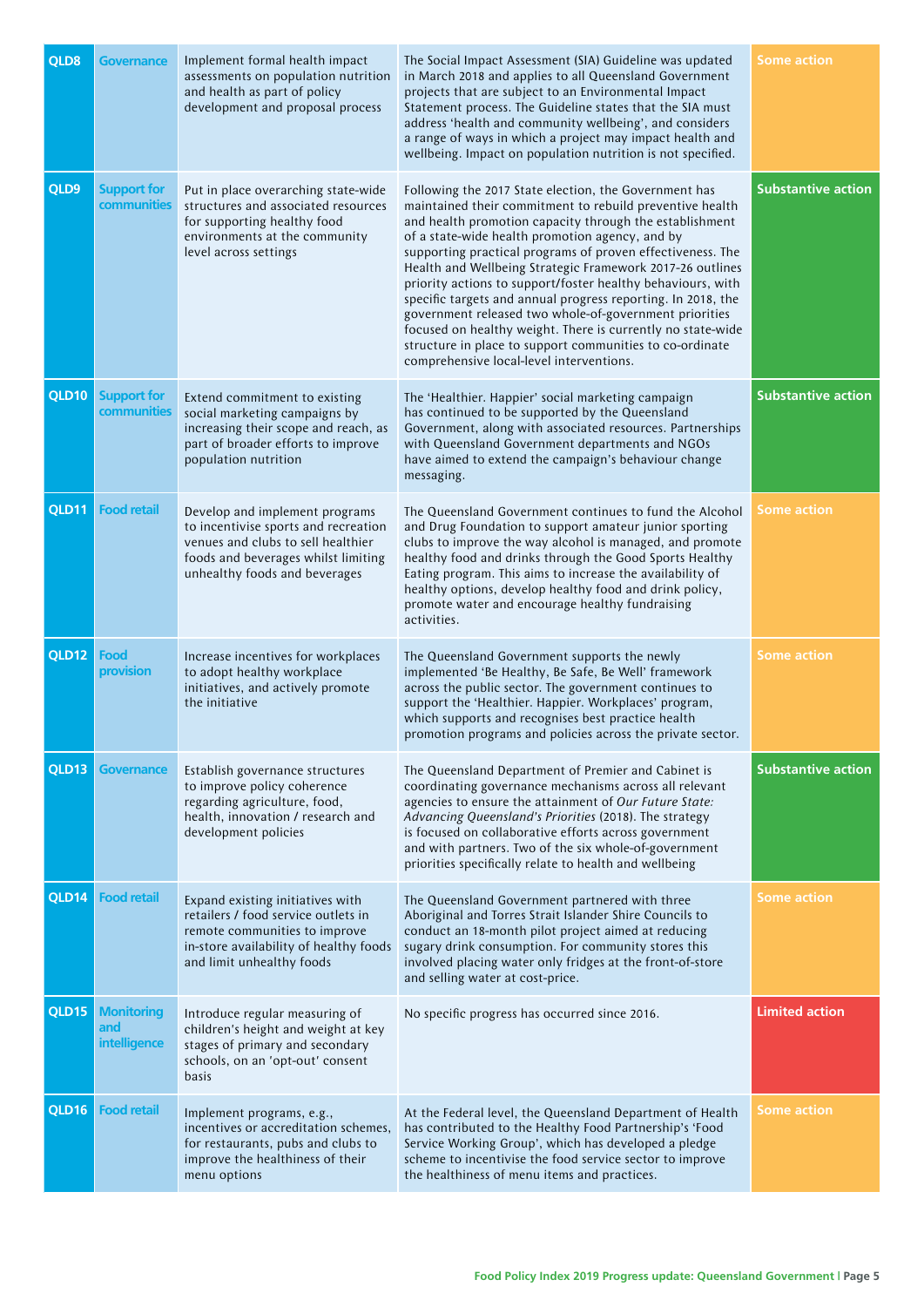# Acknowledgements

This project was conducted by researchers within the Global Obesity Centre, a World Health Organization (WHO) Collaborating Centre for Obesity Prevention within the Institute for Health Transformation at Deakin University, in conjunction with the Obesity Policy Coalition.

Funding for this project has been provided from the Australian Government's Medical Research Future Fund (MRFF). The MRFF provides funding to support health and medical research and innovation, with the objective of improving the health and wellbeing of Australians. MRFF funding has been provided to The Australian Prevention Partnership Centre under the Boosting Preventative Health Research Program. Further information on the MRFF is available at www.health.gov.au/mrff. Gary Sacks is the recipient of an Australian Research Council Discovery Early Career Researcher Award (DE160100307) and a Heart Foundation Future Leader Fellowship from the National Heart Foundation of Australia.

The project forms part of INFORMAS (International Network for Food and Obesity/NCD's Research, Monitoring, Action and Support), a global network of public interest organisations and researchers that seek to monitor and benchmark public and private sector actions to create healthier food environments and reduce obesity and NCD's globally.

We would like to thank all of the Queensland Government officials that contributed their time and expertise to this report.

The contents of this published material are solely the responsibility of the authors and do not reflect the views of the funding partners.

Cite this report as: Sacks G, Robinson E for the Food-EPI Australia project team. Policies for tackling obesity and creating healthier food environments: 2019 Progress update, Queensland Government. Melbourne: Deakin University, 2019.

For more details on the Healthy Food Environment Policy Index (Food-EPI) project go to: www.foodpolicyindex.org.au